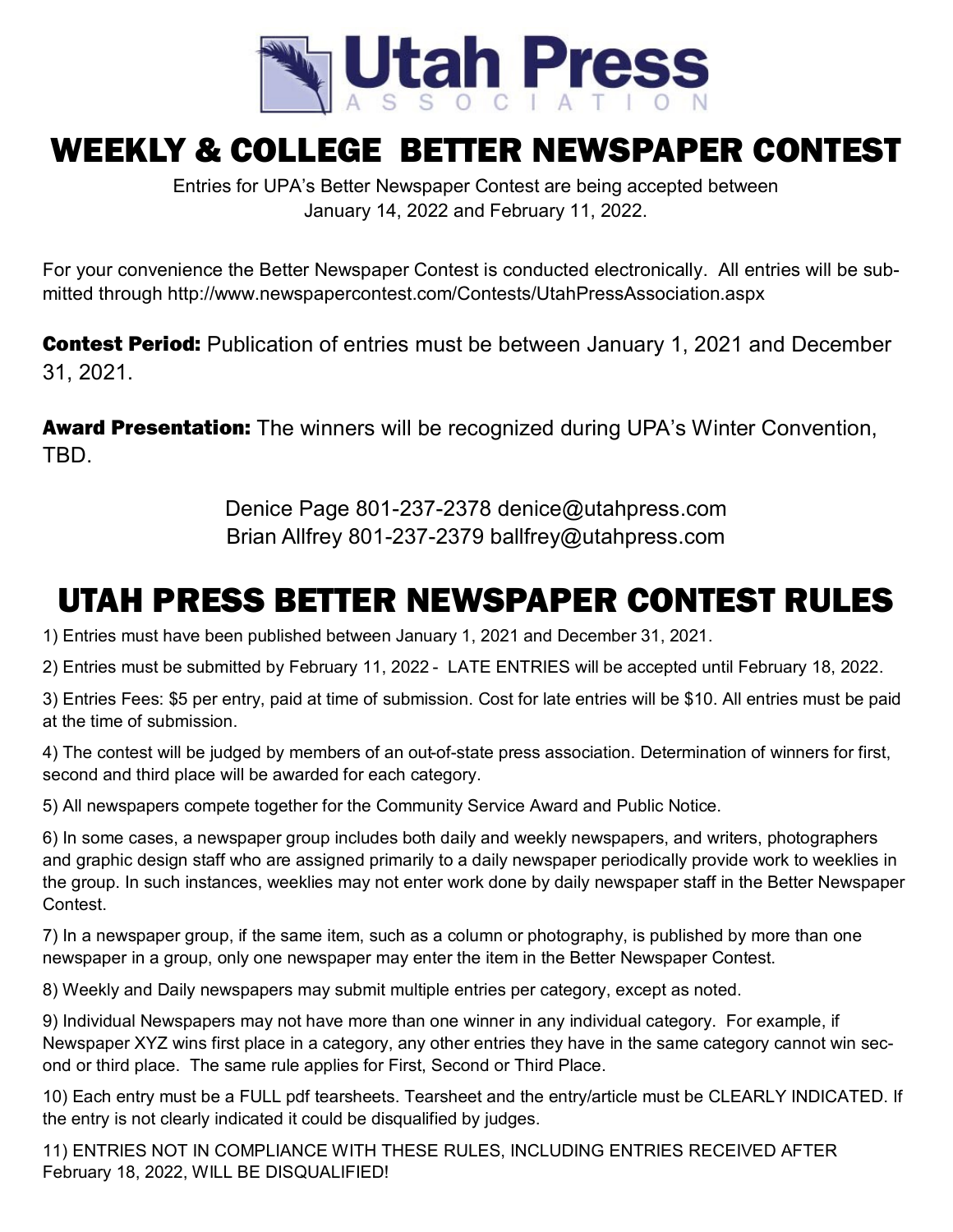

# WEEKLY & COLLEGE BETTER NEWSPAPER CONTEST 2021 CATEGORIES

## WRITING AND REPORTING DIVISION

#### 01. BEST GENERAL NEWS STORY

Judges will look at locally written articles for news value, style and reporting enterprise on a community-wide topic.

**Scoring:** Significance and impact, 34 points; quality of reporting, 33 points; quality and clarity of writing, 33 points.

**Entry:** Submit one pdf tearsheet with story clearly identified.

#### 02. BEST FEATURE STORY

Stories will be evaluated on writing style and quality, news value, reader interest, readability, planning, general organization and clarity.

**Scoring:** News interest and/or subject matter, 25 points; quality of reporting, 25 points; quality and clarity of writing, 50 points.

**Entry:** Submit one pdf tearsheet with story clearly identified. If your best feature story was a series on a single topic, then pdf tearsheets from consecutive issues containing the serialized story will be accepted.

#### 03. BEST SPORTS STORY

Judges will look for quality spot - or first-day sports coverage by a staff member, quality of writing and construction of article, human interest and appeal and reader interest. Sidebars may be included.

**Scoring:** News interest and/or subject matter, 34 points; quality of reporting, 33 points; quality and clarity of writing, 33 points.

**Entry:** Submit pertinent pdf tearsheets with the story and/or sidebars clearly identified.

#### 04. BEST EDUCATION STORY

Judges will weigh a staff-written article on education, produced on a news beat , for news value, writing style and reporting excellence. An entry is a single story; sidebars may be included.

**Scoring:** Significance and impact, 34 points; quality of reporting, 33 points; quality and clarity of writing, 33 points.

**Entry:** Submit pertinent pdf tearsheets with the story and/or sidebars clearly identified.

#### 05. BEST GOVERNMENT / POLITICAL **STORY**

Judges will weigh a staff-written article on government / political issues, produced on a news beat (such as government, policy or education), for news value, writing style and reporting excellence. An entry is a single story; sidebars may be included.

**Scoring:** Significance and impact, 34 points; quality of reporting, 33 points; quality and clarity of writing, 33 points.

**Entry:** Submit pertinent pdf tearsheets with the story and/or sidebars clearly identified.

#### 06. BEST BUSINESS STORY

Judges will weigh a staff-written article on business, produced on a news beat, for news value, writing style and reporting excellence. An entry is a single story; sidebars may be included.

**Scoring:** Significance and impact, 34 points; quality of reporting, 33 points; quality and clarity of writing, 33 points.

**Entry:** Submit pertinent pdf tearsheets with the story and/or sidebars clearly identified.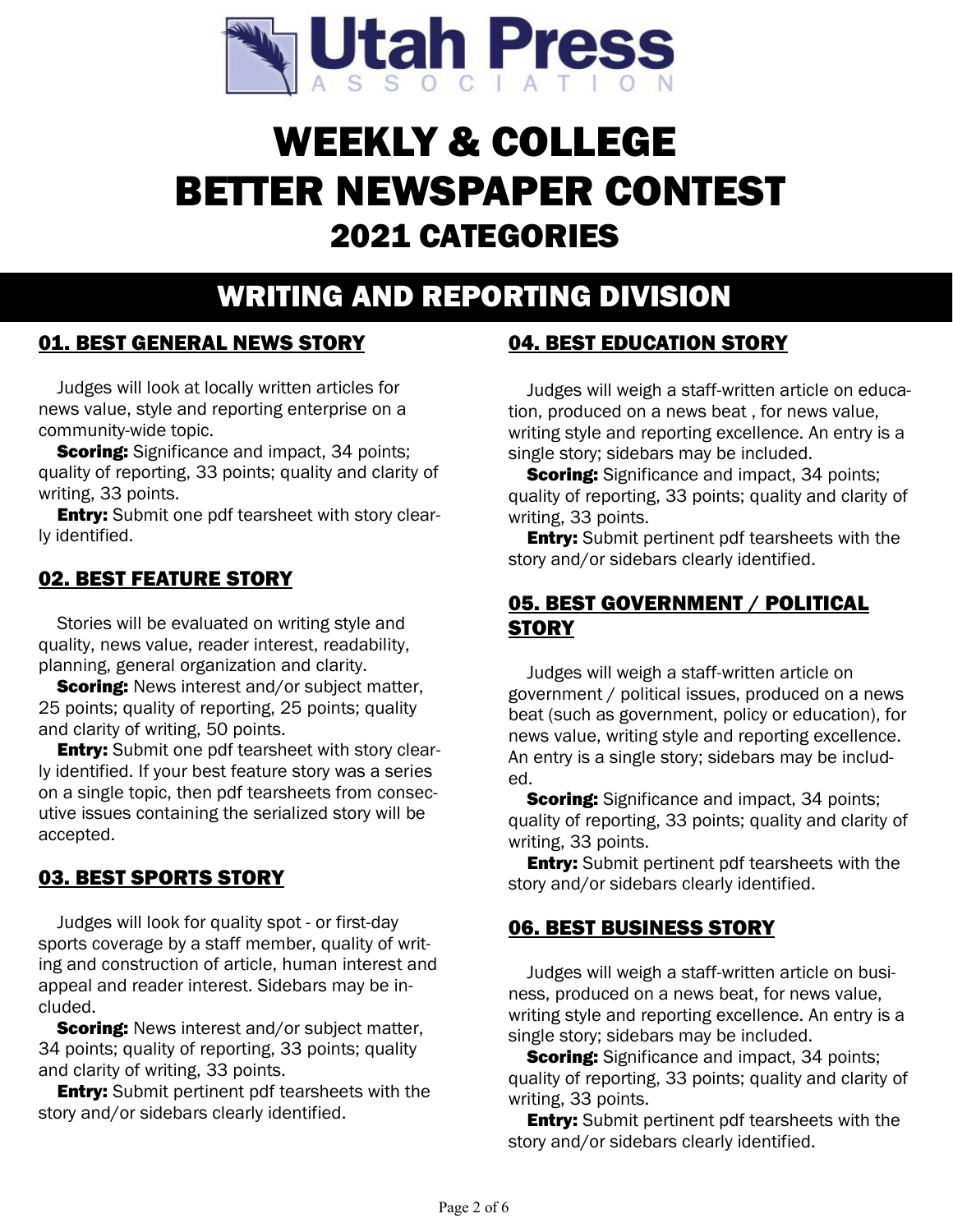### 07. BEST NEWS SERIES

Judges will weigh a staff-written collection of stories — a multi-part series or continuing-coverage sequence — for thoroughness of coverage, and quality of writing, reporting and originality. A newspaper is limited to submitting up to three (3)such series.

**Scoring:** Significance and impact, 34 points; quality and depth of reporting, 33 points; quality and clarity of writing, 33 points

**Entry:** A series entry can include up to six principal stories; their sidebars may be included for information and impact. Entry must have been published within the contest period and must cover at least two editions and no more than six. Submit pertinent pdf tearsheets with the story and/or sidebars clearly identified.

## 08. BEST EDITORIAL

Judges will look for the most distinguished, original editorials written by a paper's local staff. A single entry can include up to three (3) samples by an individual writer.

**Scoring:** Significance and impact, 25 points; insight, 25 points; argumentation and/or persuasiveness, 25 points; writing quality, 25 points.

**Entry:** Submit pdf tearsheetss of the three (3) editorials of your choice.

### 09. BEST SPORTS COLUMN

Columns must be locally written by the publisher, the editor or a staff member; be of local interest,

and be a regular feature of the newspaper. Must be written by the same person and carry the same column heading each time. A single entry can include up to three (3) samples by an individual writer.

**Scoring:** News interest and/or subject matter, 34 points; originality and/or insight, 33 points; quality and clarity of writing, 33 points.

**Entry:** Submit pdf tearsheets of the three (3) columns of your choice.

### 10. BEST NEWS COVERAGE

Newspapers would be required to submit the first issue in March, the second issue in August, and an issue of their choice in September. They may submit a written statement describing the news coverage challenges in their circulation areas and what resources they have for covering the news.

**Scoring:** Variety of news topics covered, 20 points; extent to which newspaper covers both news events and news trends, 20 points; feature coverage, 20 points; sports coverage, 20 points; coverage of other major news categories such as education, business, agriculture and entertainment, 20 points.

**Entry:** Submit three (3) entire Pdf tearsheets newspapers, the first issue in March, the second issue in August, and an issue of their choice in September.

## PHOTOGRAPHY DIVISION

### *Full Page Pdf tearsheets required. No single photos are accepted.*

#### 11. BEST PHOTO PAGE

Judges will analyze the newspaper's use of local, in-house produced photographs in the editorial section (not in ads), looking for the best overall use and quality of photos and corresponding editorial content or photo identification.

**Scoring:** Photo composition and quality, 50 points; layout and design, 30 points; accompanying copy and/or captions or news interest, 20 points.

**Entry:** Submit one full page or double truck pdf tearsheets to be judged.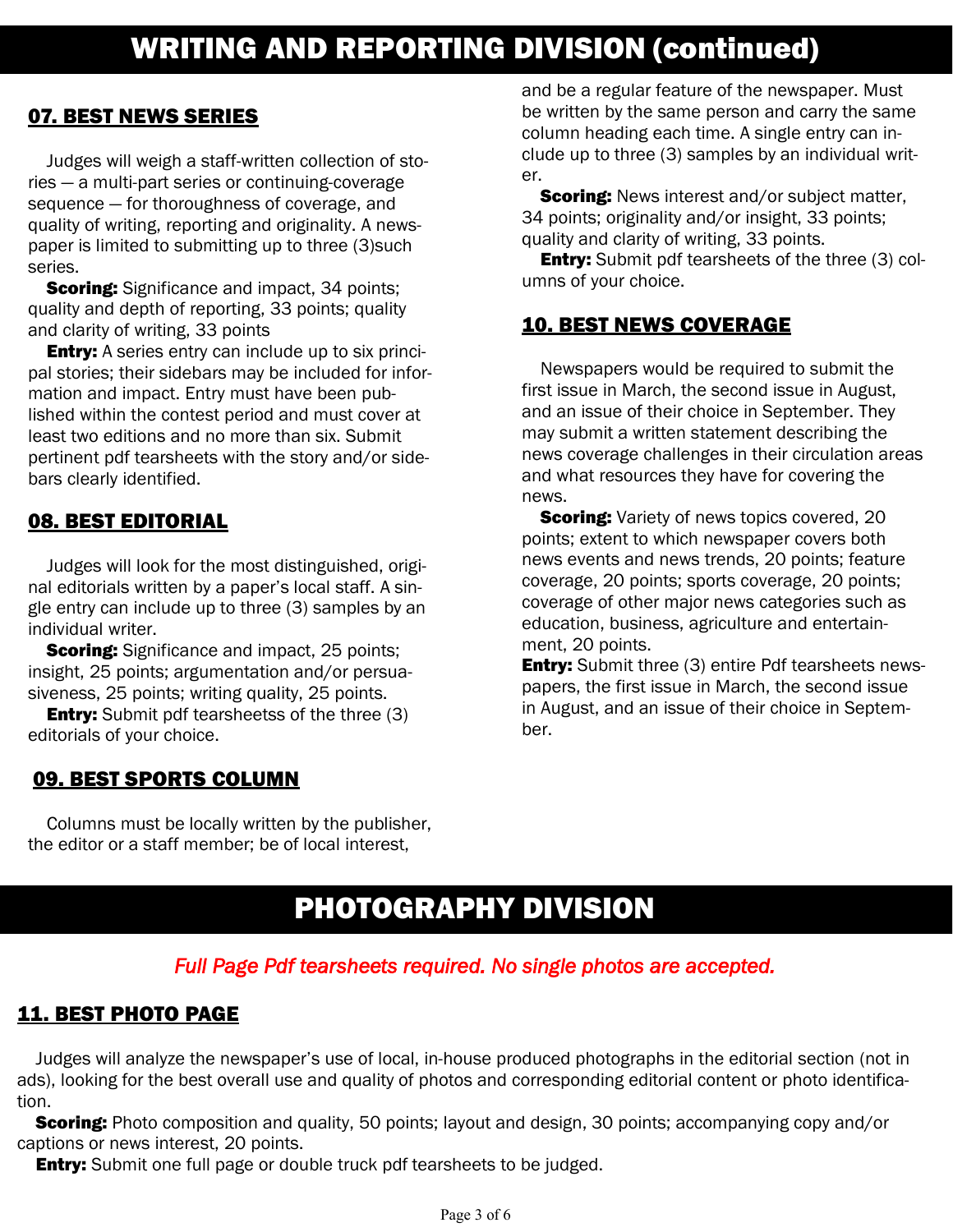## PHOTOGRAPHY DIVISION (continued)

## 12. BEST NEWS PHOTOGRAPH

Judges will look for a staff photographer's accomplishment in producing a local photograph for use in the editorial section (not in ads), looking for the best overall image, quality, and news value.

**Scoring:** Creativity, 25 points; news value, 25 points; photo composition and quality, 50 points.

**Entry:** Submit one full-page pdf tearsheet with photograph being judged. Full page pdf tearsheets required. No single original photos are accepted.

### 13. BEST SPORTS PHOTOGRAPH

Judges will look for a staff photographer's accomplishment in producing a local sports photograph for use in the sports section (not in ads), looking for the best overall image, quality, newsworthiness and appeal.

**Scoring:** Creativity, 25 points; extent to which photo captures action, 25 points; photo composition and technical quality, 50 points.

**Entry:** Submit one full page pdf tearsheet with photograph being judged. Full page pdf required. No single original photos are accepted.

#### 14. BEST FEATURE PHOTOGRAPH

Judges will look for a staff photographer's accomplishment in producing a local photograph for use in the editorial section (not in ads), looking for the best overall image, quality, human interest, effectiveness and appeal to readers.

**Scoring:** Creativity, 25 points; feature value, 25 points; photo composition and quality, 50 points.

**Entry:** Submit one full page pdf tearsheet with photograph being judged. Full page pdf tearsheets required. No single original photos are accepted.

## 15. BEST INFOGRAPHIC

 Judges will look for excellence in use of infographic(s) to convey data to the reader. Infographic should demonstrate strong eye appeal and reader interest.

**Scoring:** News interest, 25 points; visual appeal 25 points; data conveyance, 25 points; ease of reader understanding, 25 points.

**Entry:** Submit one full page pdf tearsheet.

## LAYOUT, DESIGN AND TYPOGRAPHY DIVISION

#### 16. BEST FRONT PAGE

Select and submit three (3) front pages from throughout the year; these constitute one entry. Judges will look for excellence in layout, design and typography as well as content and news interest. Pages should demonstrate strong eye appeal and reader interest.

**Scoring:** News interest, 10 points; headlines, 15 points; use of photos and graphics, 25 points; design and typography, 50 points.

**Entry:** Submit three full page pdf tearsheets from three different publication dates of your choosing.

### 17. BEST SPORTS PAGE

Select and submit three (3) sports pages from throughout the year. Judges will look for excellence in layout, design and typography as well as content and news interest. Pages should demonstrate strong eye appeal and reader interest.

**Scoring:** News interest, 10 points; headlines, 15 points; use of photos and graphics, 25 points; design and typography, 50 points.

**Entry:** Submit three full page pdf tearsheets from three different publication dates of your choosing.

### 18. BEST LIFESTYLE PAGE

Select and submit three (3) lifestyle pages that run regularly throughout the year (not limited to society pages). Judges will look for excellence in layout, design and typography as well as content and news interest. Pages should demonstrate strong eye appeal and reader interest.

**Scoring:** News interest, 10 points; headlines, 15 points; use of photos and graphics, 25 points; design and typography, 50 points.

**Entry:** Submit three (3) full page pdf tearsheets from three different publication dates of your choosing.

### 19. BEST COMMUNITY EVENT

 Judges will look for excellence in layout, design and typography as well as content and news interest. Pages should demonstrate strong eye appeal and reader interest.

**Scoring:** News interest, 10 points; headlines 15 points; use of photos and graphics, 25 points; design and typography, 50 points.

**Entry:** Submit one full page pdf tearsheet.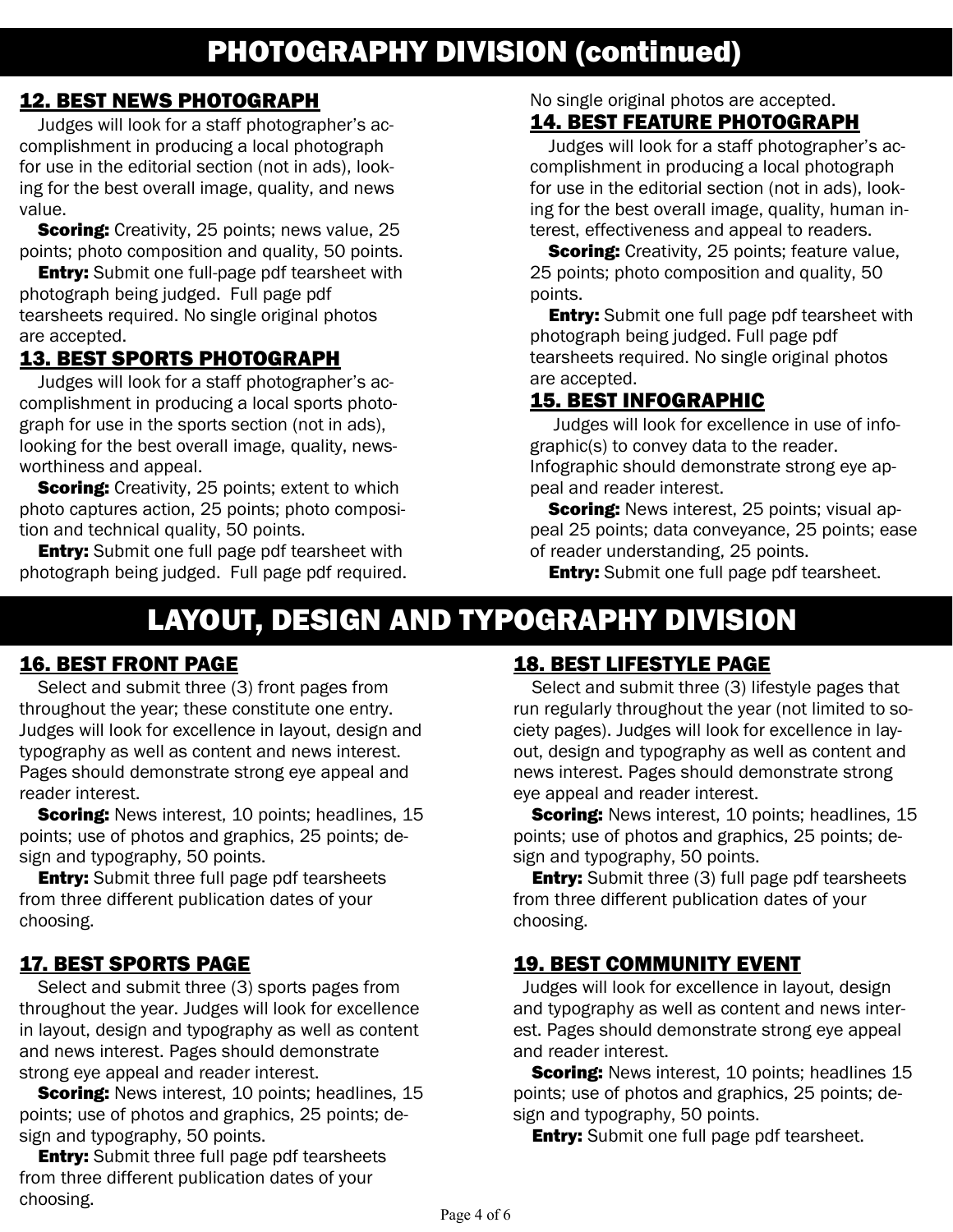## ADVERTISING AND PROMOTION DIVISION

#### 20. BEST STAFF PRODUCED AD

Judges will evaluate the creative quality and reader impact of advertising ideas in a single ad.

**Scoring:** Originality, 40 points; use of art, copy and white space, 40 points; production quality, 20 points.

**Entry:** Submit one full-page pdf tearsheet with ad clearly indicated. Must be ads designed by your staff for any advertiser or group of advertisers.

## 21. BEST ADVERTISING IDEA

Judges will evaluate an advertising or sales idea based on its originality, success in creating reader interest, and success in generating revenue for your publication.

**Scoring:** Originality of idea, 40 points; execution in ads, 40 points; revenue generation, 20 points.

**Entry:** Submit an explanation of the idea along with pdf tearsheets of one - three ads based on the concept.

## 22. BEST CIRCULATION PROMOTION

Judges will analyze specific newspaper circulation promotion efforts.

**Scoring:** Originality, 25 points; content including copy, headlines and captions, 25 points; makeup and appearance, 25 points; results, 25 points.

**Entry:** Submit via pdf tearsheet a series of R.O.P. ads, preprinted inserts, direct mailers, or written details of a telephone campaign or any other promotion used to build circulation.

## 23. BEST IN-HOUSE SELF PROMOTION

Judges will analyze specific newspaper promotion efforts as demonstrated by in-house, local newspaper advertising.

**Scoring:** Originality, 34 points; content, including copy, headlines and captions, 33 points; makeup and appearance, 33 points.

**Entry:** Submit pdf tearsheets of promotion campaign, and if needed, a letter describing the promotion.complete pdf tearsheets copy of one special section.

## GENERAL DIVISION

## 24. BEST WEBSITE

Judges will consider content, construction (flow and function), ease of use, interactive participation, page design, advertising, ease of navigation, timeliness, aesthetics and consistency.

**Scoring:** Content, 30 points; clarity and organization, 30 points; design and presentation, 40 points.

**Entry:** Submit the web address (and password if there is a paywall) to be accessed by the judges.

## 25. BEST SPECIAL SECTION

Judges will look for creativity, layout, typography, copy, originality, production values and evidence of overall staff teamwork in a special section consisting of at least two pages produced by the local newspaper staff. It can be magazine, tabloid or broadsheet format included in newspaper circulation, focusing on a specific theme or community event

**Scoring:** Variety of topics or news angles represented, 25 points; writing quality and clarity, 25 points; photography and graphic effects, 25 points; layout and design, 25 points.

**Entry:** Submit a single, complete pdf copy of one special section.

### 26. BEST REPORTING BASED ON A PUBLIC NOTICE

A news or feature story that was generated because of a public notice that drew attention to the subject, or because a public notice or the omission of the public notice figured heavily into the subject. Stories must reference and/or provide a link to an actual public notice. If the public notice requirement was not met or was deficient, the story must describe the deficiency.

*All UPA circulation groups compete together for the public notice award.*

## 27. SCREW-UP OF THE YEAR

Ah, yes! Everyone's favorite category. Judges will look for the single most embarrassing error in proof - reading, photo display, or copy editing. *All UPA circulation groups compete together* for this singularly special award, but none of the points will be counted for competition between the newspapers.

**Scoring:** Prominence of error, 50 points; reader impact of error, 25 points; bonus (humor, perhaps?), 25 points.

**Entry:** Submit a pdf tearsheet of the one most excessive screw-up that occurred during the contest period, either from your paper or another UPA paper in good standing. One entry per newspaper (hopefully, you only had one to enter!).